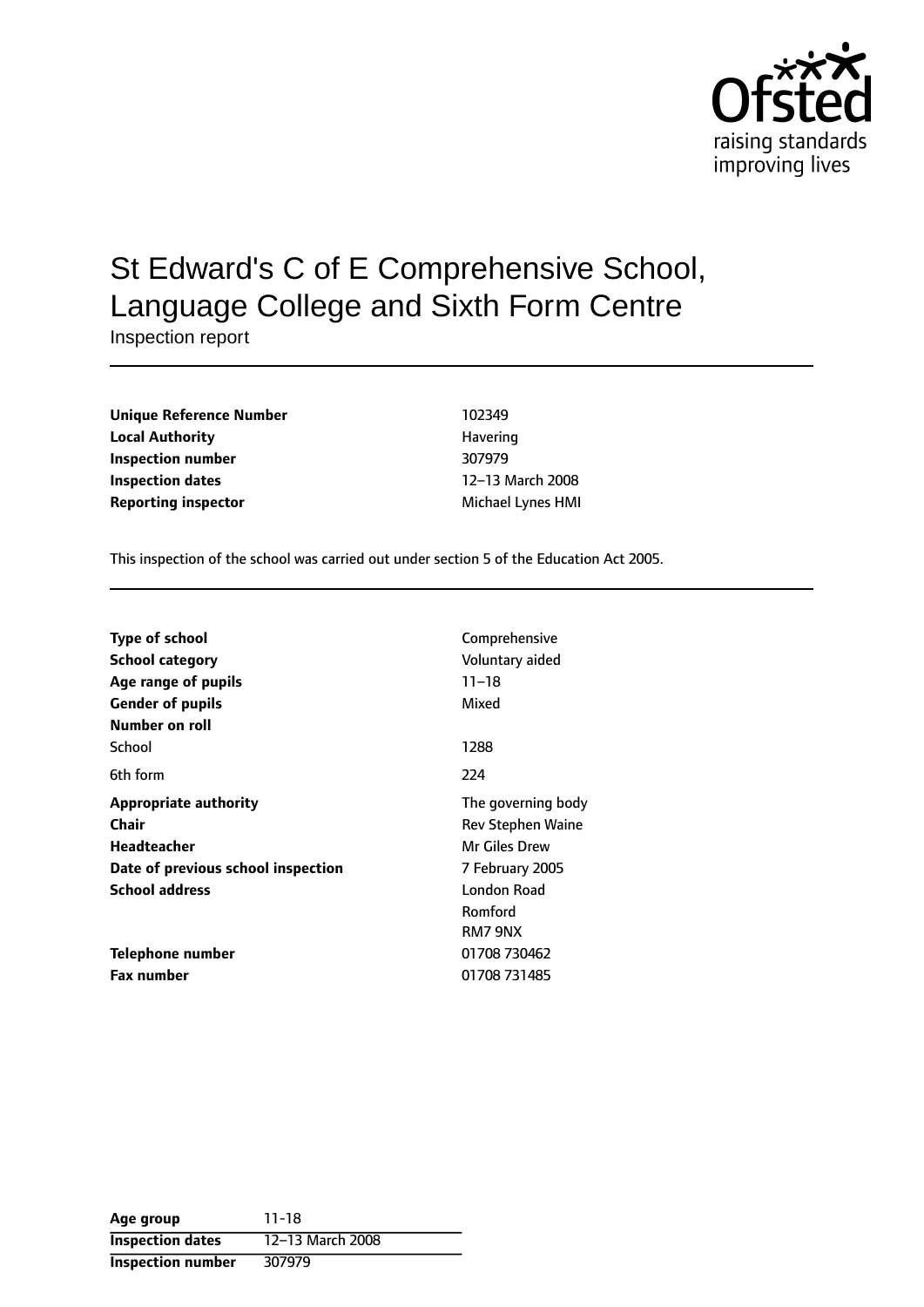© Crown copyright 2008

.

Website: www.ofsted.gov.uk

This document may be reproduced in whole or in part for non-commercial educational purposes, provided that the information quoted is reproduced without adaptation and the source and date of publication are stated.

Further copies of this report are obtainable from the school. Under the Education Act 2005, the school must provide a copy of this report free of charge to certain categories of people. A charge not exceeding the full cost of reproduction may be made for any other copies supplied.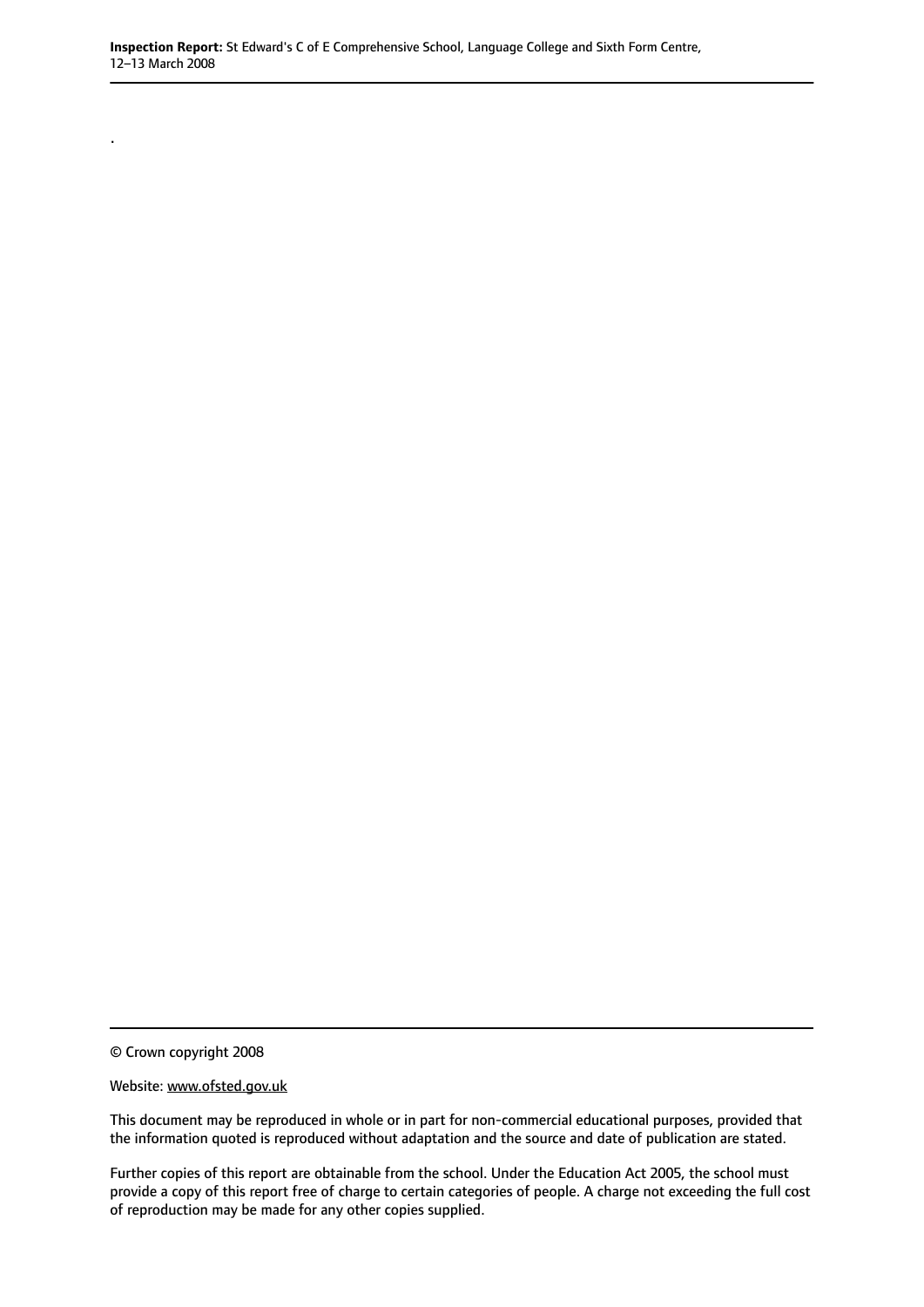## **Introduction**

This inspection was carried out by one of Her Majesty's Inspectors and an Additional Inspector over a two day period. Inspectors investigated the following issues: achievement and standards, leadership and management, teaching and learning, aspects of personal development and well-being, care, guidance and support, and the sixth form. Evidence was gathered from the school's self-evaluation (SEF) national published assessment data, the school's own records and other documentation, and observation of the school at work. Parents' questionnaires, interviews with senior staff, and students also informed inspectors' judgements. Other aspects of the school's work were not investigated in detail, but inspectors found no evidence to suggest that the school's own assessments in these areas, as given in the SEF, were other than justified.

### **Description of the school**

St Edward's is a larger than average, popular secondary that attracts students from a wide area as it is the only Church of England comprehensive in the locality. The majority of students are of White British origin; about a fifth are either of Black Caribbean or Black African heritage. Very few students speak English as an additional language. The number with learning difficulties and/or disabilities is about half of that found typically, and about four fifths of these students have moderate learning difficulties. The number with a statement of educational need is about average. The school has specialised in languages since 2005. It also holds the International Schools award.

### **Key for inspection grades**

| Outstanding  |
|--------------|
| Good         |
| Satisfactory |
| Inadequate   |
|              |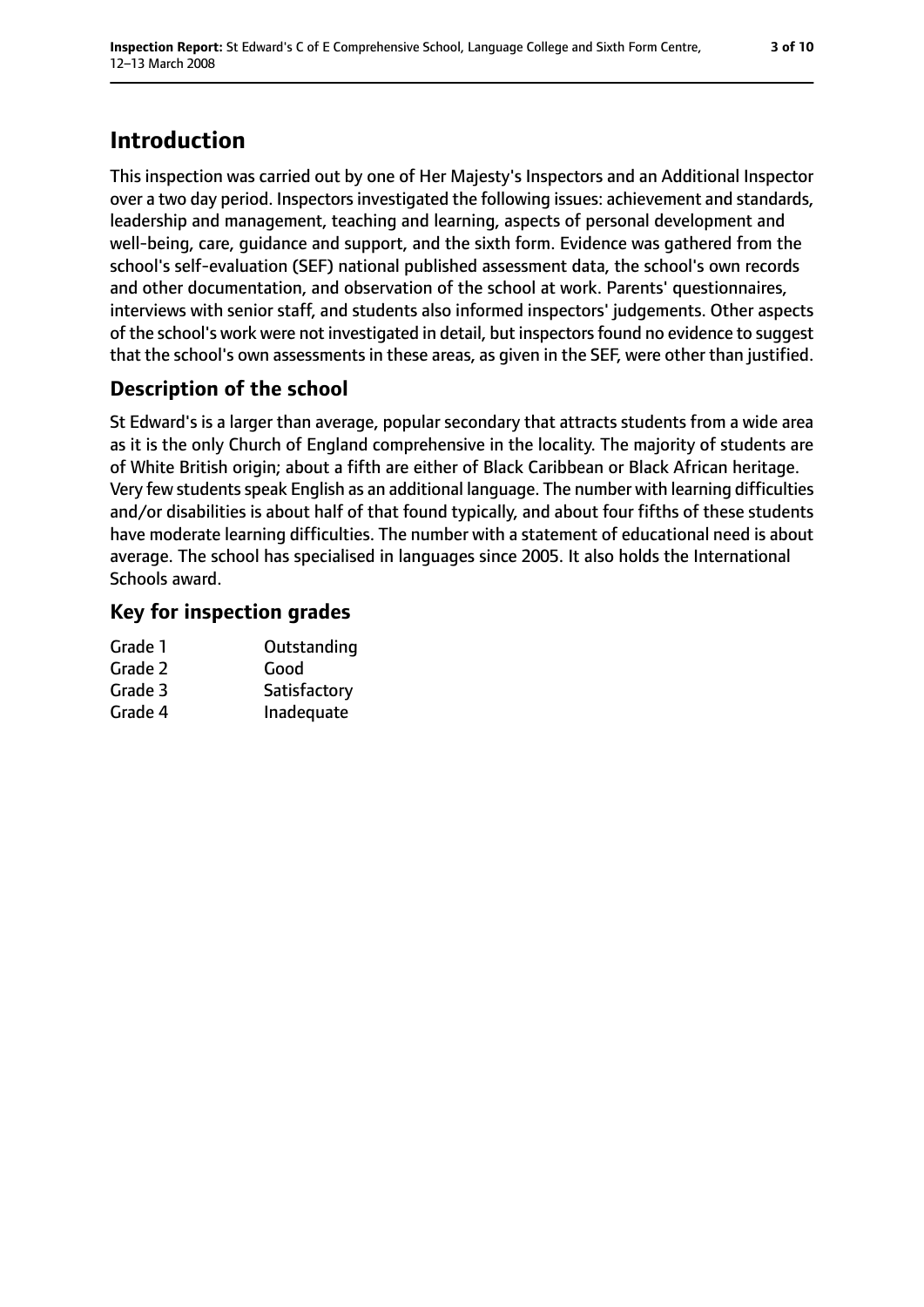### **Overall effectiveness of the school**

#### **Grade: 2**

St Edward's is a good school with some outstanding aspects, but also some satisfactory ones. The school prides itself on a strong Christian ethos. This manifests itself in the good care and support that many of the most vulnerable students receive and in the outstanding partnership work with external agencies and parents. It is an inclusive school that strives to do its best for the wide range of social and emotional needs that some students present. Many staff work tirelessly, in partnership with external agencies and families, to remove barriers to students' academic success and personal development. As a result permanent exclusions are rare. The mathematics department is very well led and results are consistently outstanding. The sixth form is good and improving and students are highly appreciative of all that it has to offer, and in turn take a full part in contributing to the life of the school. Consequently, their personal development and well-being is outstanding. However, the ability of teachers to manage the challenging behaviour of some students in Years 7 to 11 is variable and this impacts on the quality of learning in some lessons.

The long serving, dedicated headteacher has successfully sustained a real sense of community that engenders a deep spirit of caring not only for one another, but also across the local and global communities that students are involved with. He has successfully developed a very able team of senior leaders who are highly committed to the students. They are open, honest and accurately diagnose the strengths and weaknesses of the school. The senior leadership team has acted effectively to address the dip in both standards and achievement at Key Stage 4 in 2007. As a result, progress has improved and standards appear to be rising. The development plan sets out a sensible direction for the school but does not have a sharp enough focus on raising standards or improving the quality of teaching. The governing body is supportive, carries out its statutory duties well and ensures that the school is financially stable. However, governors do not offer the senior leadership team sufficient challenge on academic achievement.

The quality of middle leadership is good and improving. Achievement in mathematics is consistently high throughout the school. The head of science has identified the reasons for lower achievement at Key Stage 4 last year and has taken action to ensure that progress has improved. Beginning and newly qualified teachers are very well monitored and supported by the professional tutor, and their development is good. However, because senior leaders do not rigorously monitor the quality of teaching and learning they are not able to accurately identify and share good practice or to quickly spot emerging weaknesses.

Students begin school with academic standards that are above average, and by the end of Key Stage 3 they consistently reach standards that are exceptionally high. They make good progress in English, and outstanding progress in mathematics and science. They do not make as much progress in Key Stage 4, but standards are still above average. Achievement continues to be outstanding in mathematics, is good in English, but was only satisfactory in science in 2007. Achievement in the school's language specialism was satisfactory. This represents good progress overall. Students with learning difficulties and/or disabilities make similar progress to their peers because of the high quality support that they receive.

Achievement is good because the quality of teaching and learning is good. It is best at Key Stage 3 and in the sixth form. Teaching is more variable at Key Stage 4; students report that they would like to be more involved in lessons by having greater opportunities to work independently or in groups. The quality of learning is affected in some lessons by low level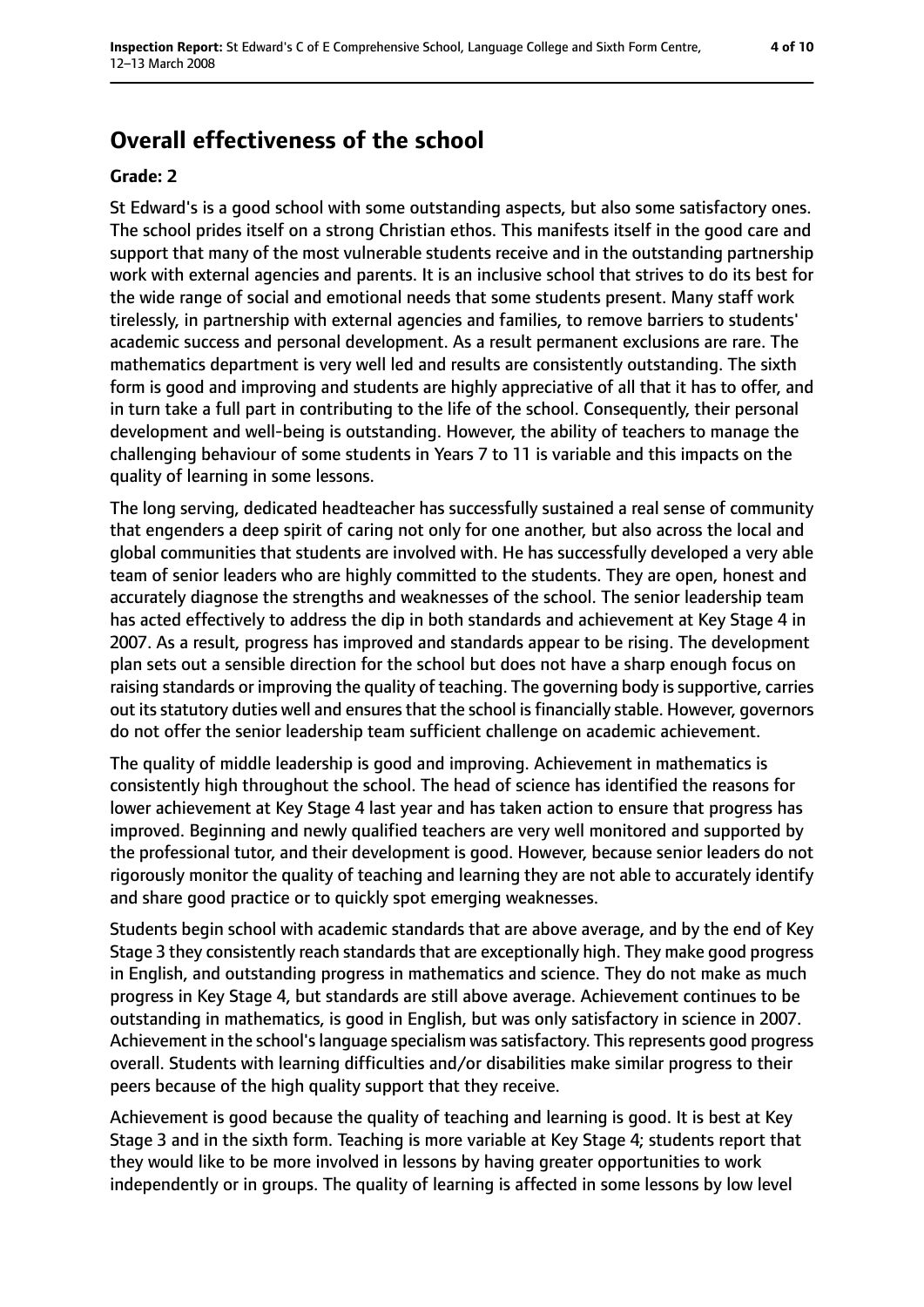disruption. This is because some teachers are better at planning for, and managing, challenging behaviour than others. The curriculum is broad and offers students a good range of options at the end of Year 9. The school is working to extend the range of vocational courses, and has consulted students in choosing which 14-19 diplomas to offer.

Although the school sets suitably challenging targets for student achievement not all students know their individual targets and how to achieve them. The school did not meet the targets it set for examination results in the specialist subjects last year but provided convincing evidence that it will meet the realistic ones it has set for this year. All students are entered for a GCSE in a modern foreign language and both progress and participation in Spanish is good and improving. The schools' outreach work to develop languages in local primary schools is extensive, and specialist status has offered students many additional enrichment opportunities. However, specialist status has not improved standards either in languages or across the school.

Students develop into confident, articulate young people, particularly in the sixth form. They feel safe, well cared for and appreciate the good range of support and advice. Their contribution to the school, local and global communities is outstanding and specialist status has played an important part in developing this. They raise impressive amounts of money for charity and are enthusiastically engaged in a wide range of initiatives. They are generally respectful and courteous. Their attendance has declined since 2005, when it was well above the national average. Although the school monitors it rigorously, it is aware it could take more rapid and robust action to improve it. Procedures for safeguarding students are comprehensive and regularly reviewed.

A high number of responses were received to the confidential parental questionnaire. Parents are very supportive of the school. However, a significant minority had concerns about behaviour in some lessons, a view with which inspectors agree. A number of parents also felt that the school could do more to listen to the views of students, but inspectors found no evidence to support this.

#### **Effectiveness of the sixth form**

#### **Grade: 2**

The sixth form is good and improving. Students are very positive about their experiences, as one said, 'We have a really excellent community spirit...and teachers really motivate us and focus on our learning.' Although there is some variation in achievement it is good overall and there has been a steady trend of improvement since the last inspection. Achievement is at least good in geography, history, mathematics, music and physics. Students underachieve in information and communication technology, French, German, psychology and sociology. The curriculum is broad and has been adapted in response to students' requests and needs. Students who join in Year 12 integrate very well. They are confident they will be given the help they need and that their progress will be closely monitored. Students are keen to learn and contribute extremely well to both the life of the school and the local and global communities. The sixth form is very well led and student progress is rigorously monitored and based on high expectations.

#### **What the school should do to improve further**

- More rigorously and consistently monitor the quality of teaching to ensure that best practice is shared and emerging weaknesses are quickly dealt with.
- Plan for more lessons that will engage and match the needs of more students, particularly at Key Stage 4, so that behaviour improves.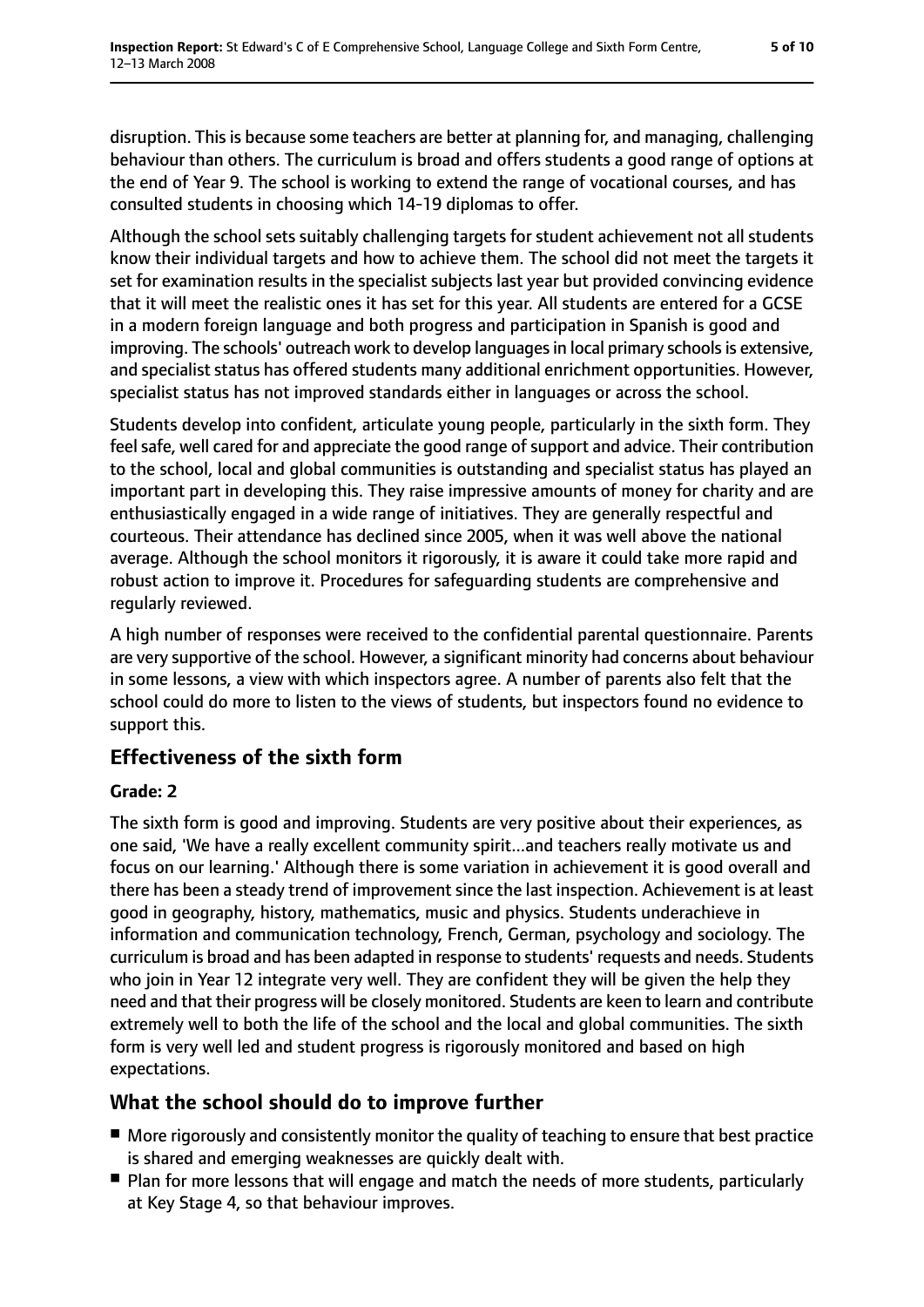■ Take more robust measures to improve attendance.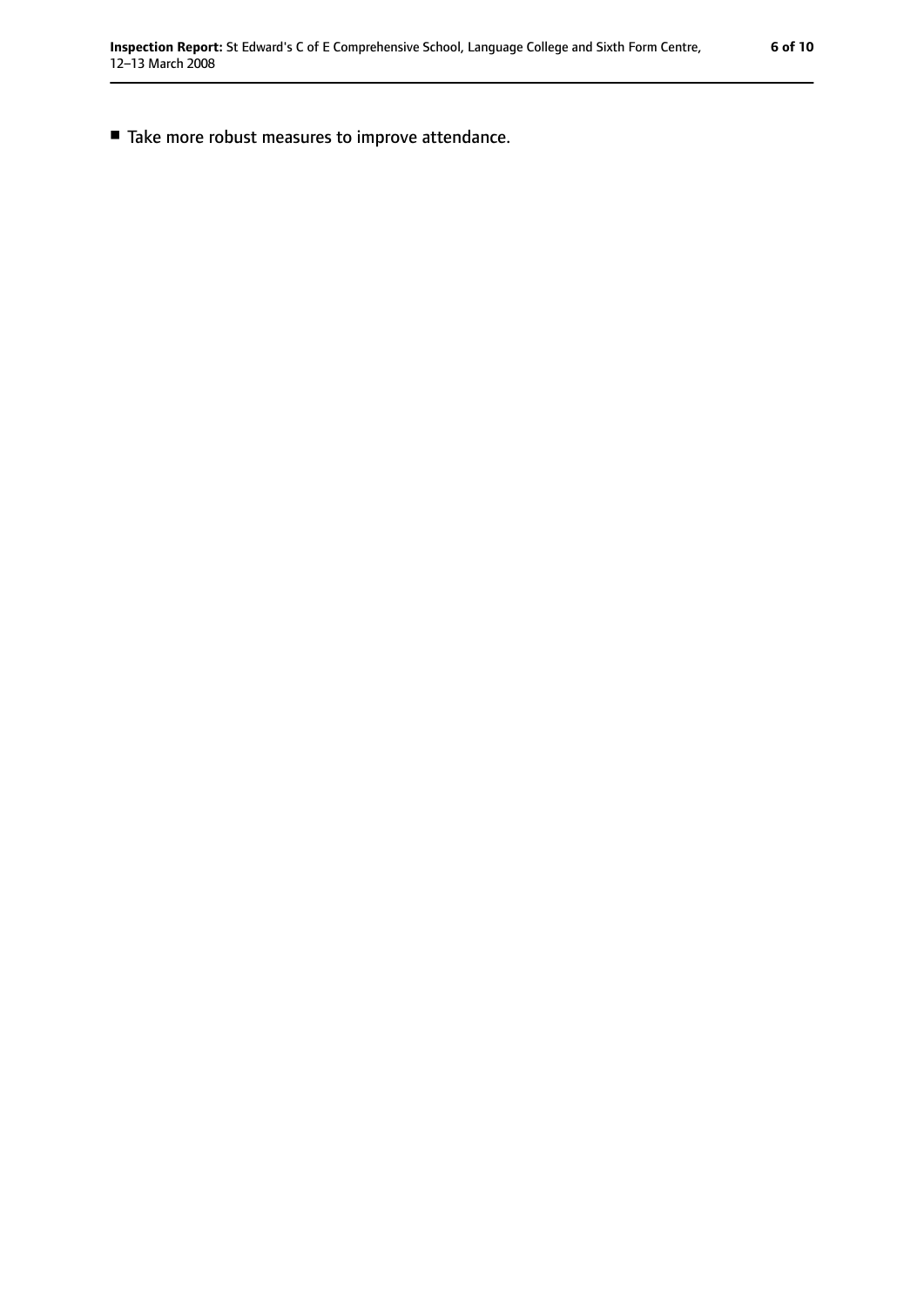**Any complaints about the inspection or the report should be made following the procedures set out in the guidance 'Complaints about school inspection', which is available from Ofsted's website: www.ofsted.gov.uk.**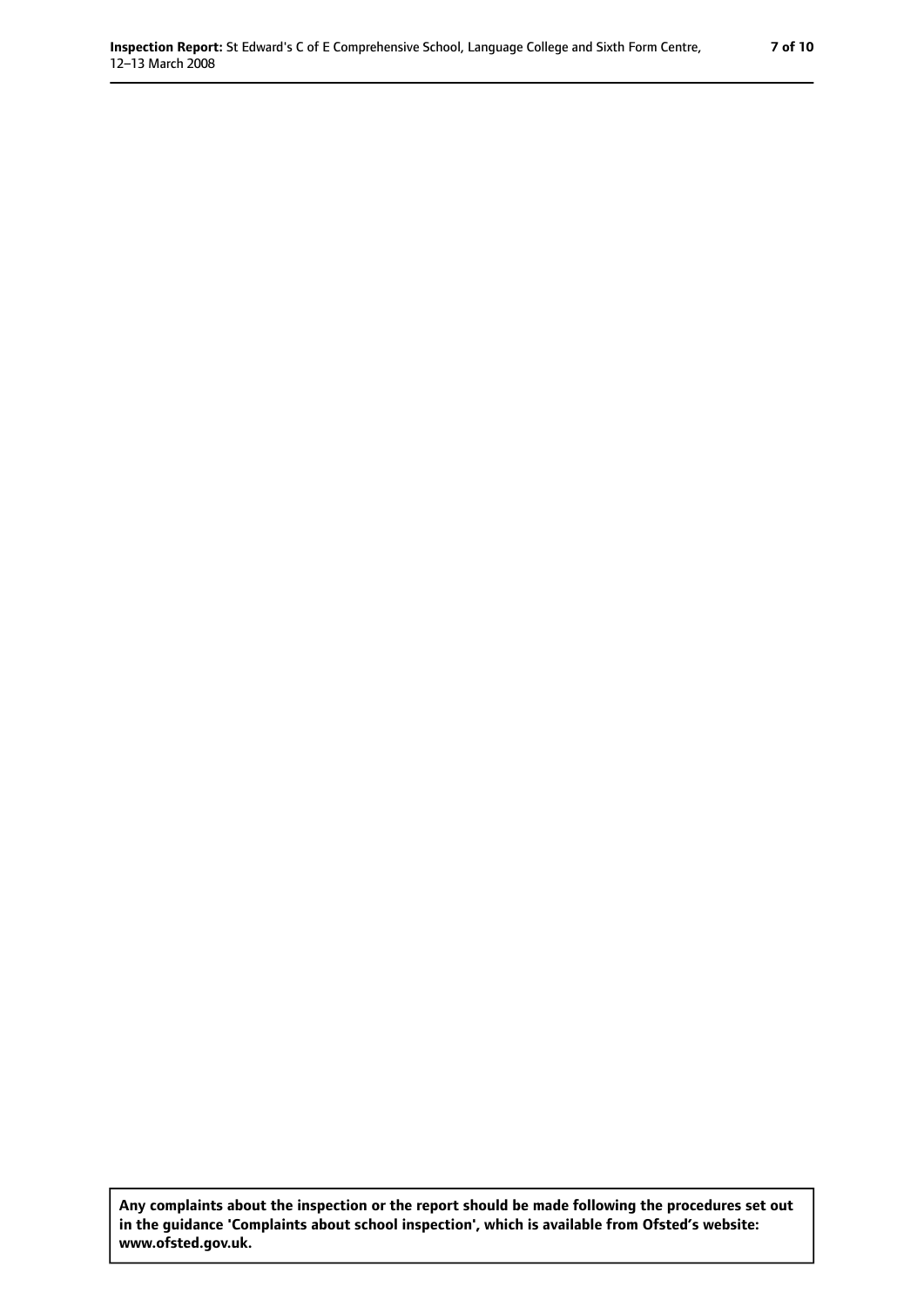### **Inspection judgements**

| Key to judgements: grade 1 is outstanding, grade 2 good, grade 3 | <b>School</b>  | $16-19$ |
|------------------------------------------------------------------|----------------|---------|
| satisfactory, and grade 4 inadequate                             | <b>Overall</b> |         |

### **Overall effectiveness**

| How effective, efficient and inclusive is the provision of<br>education, integrated care and any extended services in meeting<br>the needs of learners? |     |     |
|---------------------------------------------------------------------------------------------------------------------------------------------------------|-----|-----|
| Effective steps have been taken to promote improvement since<br>the last inspection                                                                     | Yes | Yes |
| How well does the school work in partnership with others to<br>promote learners' well-being?                                                            |     |     |
| The capacity to make any necessary improvements                                                                                                         |     |     |

#### **Achievement and standards**

| How well do learners achieve?                                                                               |  |
|-------------------------------------------------------------------------------------------------------------|--|
| The standards <sup>1</sup> reached by learners                                                              |  |
| How well learners make progress, taking account of any significant<br>variations between groups of learners |  |
| How well learners with learning difficulties and disabilities make<br>progress                              |  |

#### **Personal development and well-being**

| How good is the overall personal development and<br>well-being of the learners?                                  |  |
|------------------------------------------------------------------------------------------------------------------|--|
| The extent of learners' spiritual, moral, social and cultural                                                    |  |
| development                                                                                                      |  |
| The extent to which learners adopt healthy lifestyles                                                            |  |
| The extent to which learners adopt safe practices                                                                |  |
| How well learners enjoy their education                                                                          |  |
| The attendance of learners                                                                                       |  |
| The behaviour of learners                                                                                        |  |
| The extent to which learners make a positive contribution to<br>the community                                    |  |
| How well learners develop workplace and other skills that will<br>contribute to their future economic well-being |  |

## **The quality of provision**

| How effective are teaching and learning in meeting the<br>full range of the learners' needs?          |  |
|-------------------------------------------------------------------------------------------------------|--|
| How well do the curriculum and other activities meet the<br>range of needs and interests of learners? |  |
| How well are learners cared for, guided and supported?                                                |  |

 $^1$  Grade 1 - Exceptionally and consistently high; Grade 2 - Generally above average with none significantly below average; Grade 3 - Broadly average to below average; Grade 4 - Exceptionally low.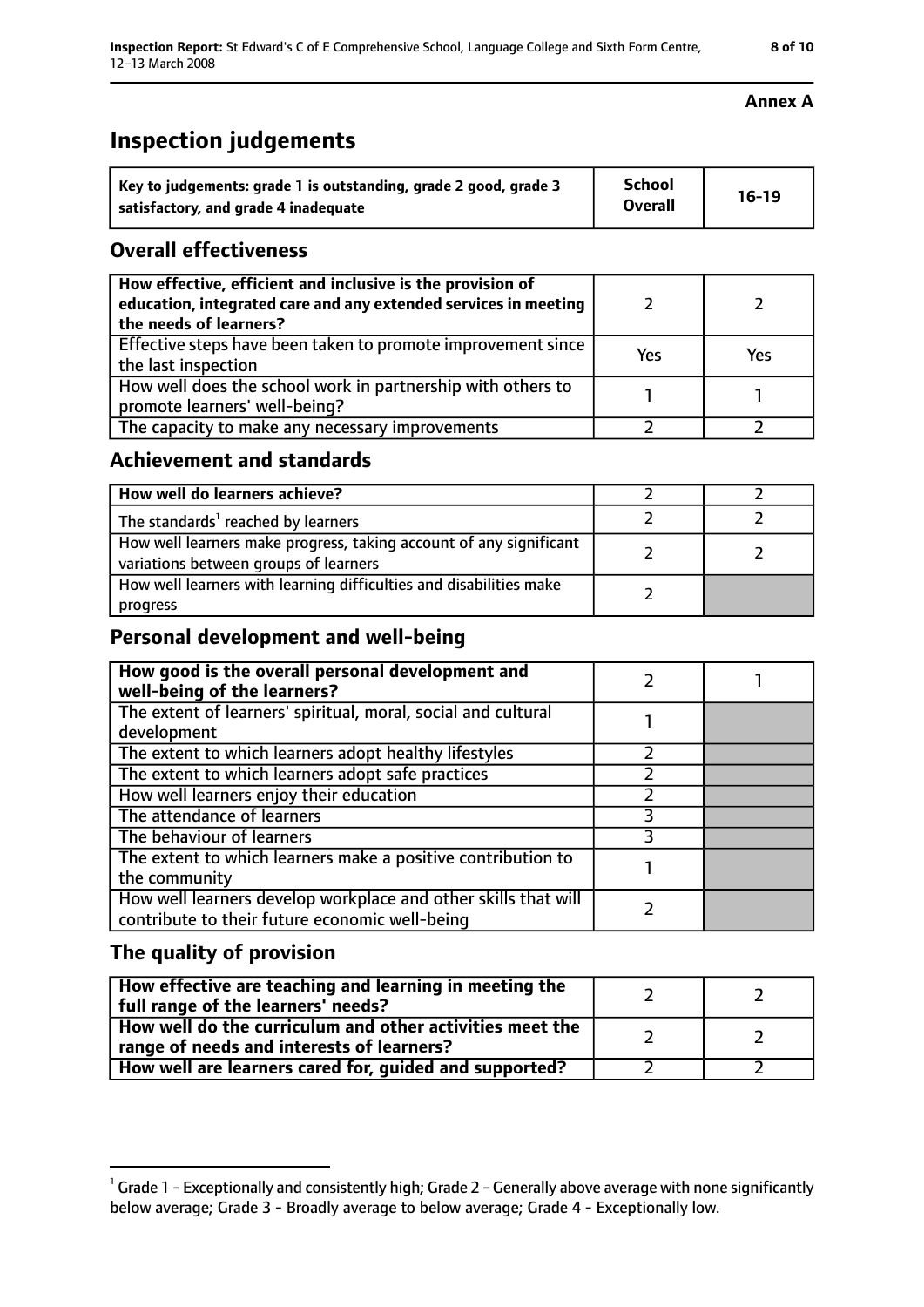#### **Annex A**

### **Leadership and management**

| How effective are leadership and management in raising<br>achievement and supporting all learners?                                                 | $\mathcal{P}$ |     |
|----------------------------------------------------------------------------------------------------------------------------------------------------|---------------|-----|
| How effectively leaders and managers at all levels set clear<br>direction leading to improvement and promote high quality of<br>care and education |               |     |
| How effectively leaders and managers use challenging targets<br>to raise standards                                                                 | $\mathcal{P}$ |     |
| The effectiveness of the school's self-evaluation                                                                                                  | $\mathcal{P}$ |     |
| How well equality of opportunity is promoted and discrimination<br>tackled so that all learners achieve as well as they can                        | $\mathcal{P}$ |     |
| How effectively and efficiently resources, including staff, are<br>deployed to achieve value for money                                             | 2             |     |
| The extent to which governors and other supervisory boards<br>discharge their responsibilities                                                     | 3             |     |
| Do procedures for safequarding learners meet current<br>qovernment requirements?                                                                   | Yes           | Yes |
| Does this school require special measures?                                                                                                         | No            |     |
| Does this school require a notice to improve?                                                                                                      | <b>No</b>     |     |